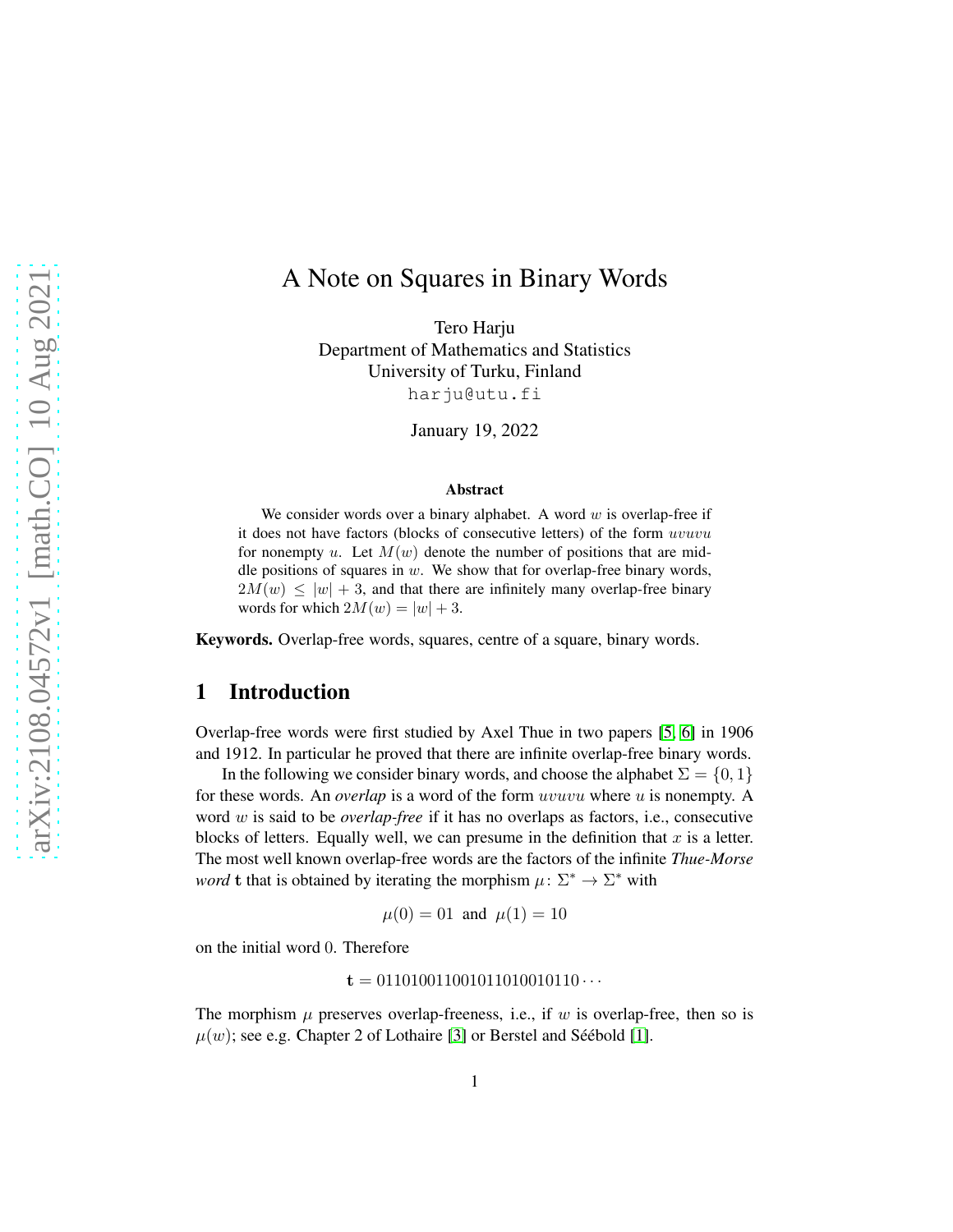Let |w| denote the length of w. An integer p with  $1 \leq p \leq |w|$  is a *position* in  $w$ . It denotes the place after the prefix of length  $p$ . A nonempty word  $u$  is a *square at position*  $p = |x|$  in  $w = xy$  if there are, possibly empty, words x' and y' such that  $x = x'u$  and  $y = uy'$ . In this case we say that p is a *centre of a square*.

Let  $\varepsilon$  denote the empty word. If  $w = xuy$  then u is a *factor* of w. It is a *prefix* if  $x = \varepsilon$ , and a *suffix* if  $y = \varepsilon$ . The word w is said to be *bordered* if there exists a nonempty word v, with  $v \neq w$ , that is both a prefix and a suffix of w. For a word  $w = uv$ , we denote by  $u = wv^{-1}$  the prefix of w when the suffix v is deleted.

### 2 On the maximum number of centres

We consider the number of centres of squares in binary words. We follow Harju and Kärki [\[2\]](#page-5-4), and define

 $M(w) = \#\{p \mid p \text{ is a centre of a square in } w\}.$ 

In [\[2\]](#page-5-4) the authors count 'frames', i.e., unbordered squares. The number of these equals  $M(w)$  since if uu is a square at position p then for the border v of u of minimal length also  $vv$  is a square at  $p$ .

In the general binary case the paper [\[2,](#page-5-4) Theorem 4] gives the minimum number of centres of squares:

**Theorem 1.** *For binary words of length*  $n \geq 3$ *,* 

$$
\min_{|w|=n} M(w) = \left\lceil \frac{n}{2} \right\rceil - 2.
$$

The problem for  $\max_{|w|=n} M(w)$  is trivial. Indeed, the unary word  $0^n$  has a square at every position, i.e.,  $M(0^n) = n - 1$ . On the other hand, in the ternary case, i.e., words over a three letter alphabet, the minimum is zero since there are (infinite) square-free words in this case. Here we shall consider the maximum problem for the binary overlap-free words.

The next technical lemma will be used for short prefixes  $x$  in the proof of Theorem [5.](#page-4-0)

<span id="page-1-0"></span>Lemma 2. *Let* s *be the longest common suffix of the binary words* x *and* w*. Assume that* xw *and* ww *are overlap-free. Then* xw(ws−<sup>1</sup> ) *is overlap-free.*

*Proof.* Assume that there is a square xuxu as a prefix of xww such that  $|uxu|$ |w|. Then u is a prefix w, i.e.,  $w = uy = vt$  for y and t with  $xu = yv$ ; see Fig. [1.](#page-2-0)

The word u is a suffix of  $yv (= xu)$  and a prefix of  $w = vt (= uy)$ . The occurrences of u cannot overlap in the overlap-free ww. Therefore either (1)  $u = v$ or (2)  $v = uzu$  for some z.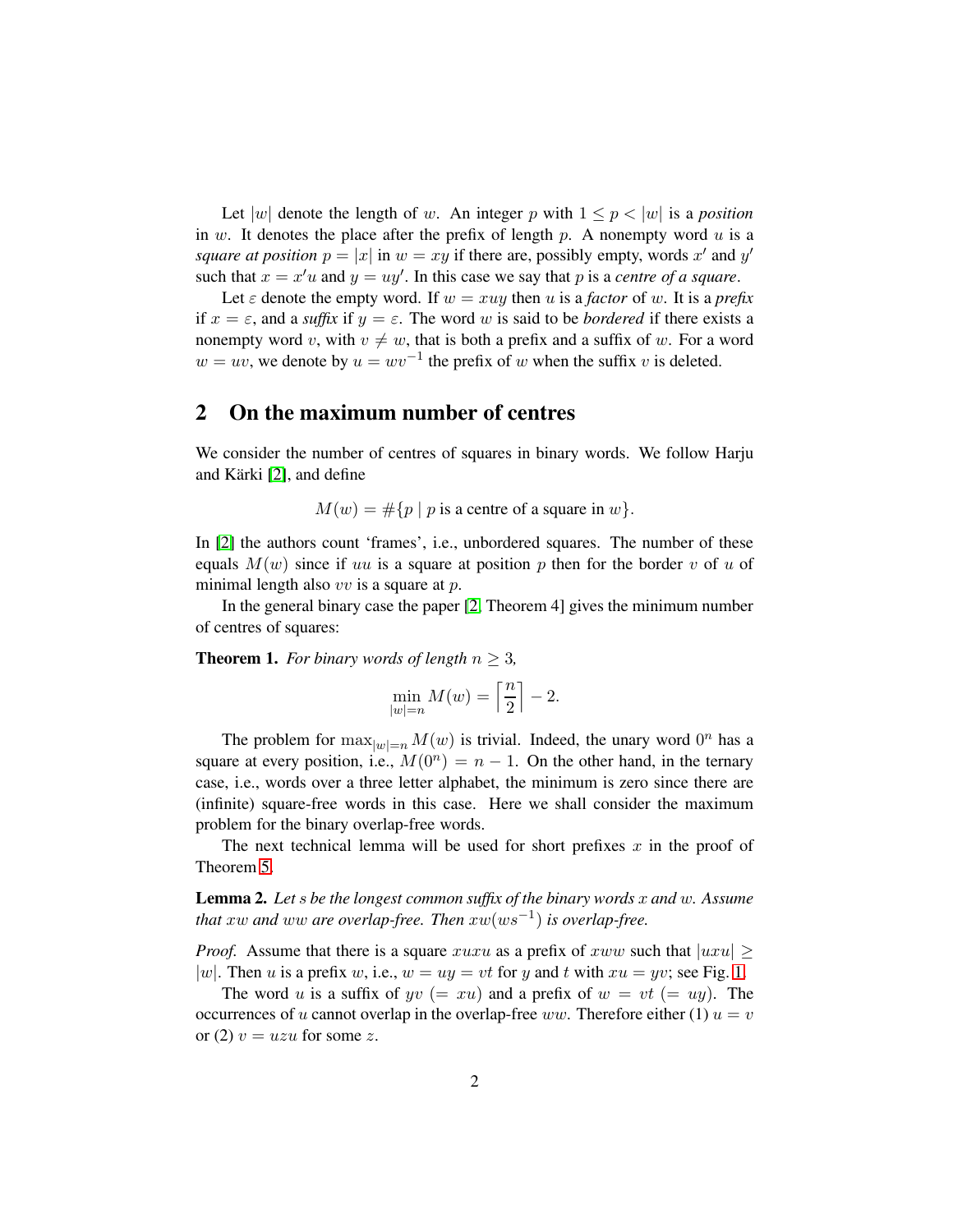(1) Suppose first that  $u = v$  and thus that  $y = x$  and  $t = x$ . Then x is a suffix of the common suffix s and  $xw(wx^{-1}) = xuxu$ . Therefore  $xuxu$  does not extend to an overlapping factor  $xuxua$  of  $xw(ws^{-1})$ .

(2) Assume then that  $v = uzu$  and hence that  $y = zut$  and  $w = uzut$ . Then  $xu = yv = zutuzu$ , and finally,  $xw = xuu = zutuzuzut$  which contains an overlap uzuzu (since  $u \neq \varepsilon$ ); a contradiction with the overlap-freeness of xw.  $\square$ 

x w w u y v = uzu t

<span id="page-2-0"></span>Figure 1: Overlapping factor:  $xu = yv$ .

In particular, if in the above  $s = \varepsilon$  and xw and ww are overlap-free then also xww is overlap-free.

The next lemma was proved in [\[2,](#page-5-4) Lemma 10]. We note that in the Thue-Morse word t there are no consecutive centres of squares. This can be seen by looking at the short factors of  $t$ . Indeed, the unbordered squares in  $t$  are of the form  $uu$  for  $u \in \{0, 1, 01, 10\}$ ; see Pansiot [\[4\]](#page-5-5).

<span id="page-2-3"></span>**Lemma 3.** Let w be a factor of even length  $n \geq 4$  of the Thue-Morse word starting *at an even position. Then all squares are at even positions, and hence*  $M(w)$  =  $n/2 - 1$ .

We show in the next thorem that if an overlap-free word satisfies the maximality condition  $2M(w) = |w| + 3$  then w has the form  $w = auu$  (or symmetrically uua). In Theorem [5](#page-4-0) we then construct overlap-free words for which  $M(w)$  reaches the upper bound.

We call the words 001001 and 110110 *prefix special* and their reversed words 100100 and 011011 *suffix special*. These special words can occur only as a prefix (resp., suffix) of an overlap-free word since they cannot be extended to the left (resp., right) without violating overlap-freeness.

<span id="page-2-2"></span><span id="page-2-1"></span>**Theorem 4.** For overlap-free binary words w, we have  $M(w) \leq \left[\frac{|w|}{2}\right]$  $\frac{w}{2}$  + 1*, i.e.*,  $2M(w) \le |w| + 3$ . (1)

*Proof.* A word of length n has  $n-1$  positions of which  $\lfloor n/2 \rfloor$  are odd positions and  $[n/2] - 1$  or  $[n/2]$  even positions depending if n is even or odd. For the bound [\(1\)](#page-2-1) we look for the positions where the consecutive positions p and  $p + 1$  are centres of squares.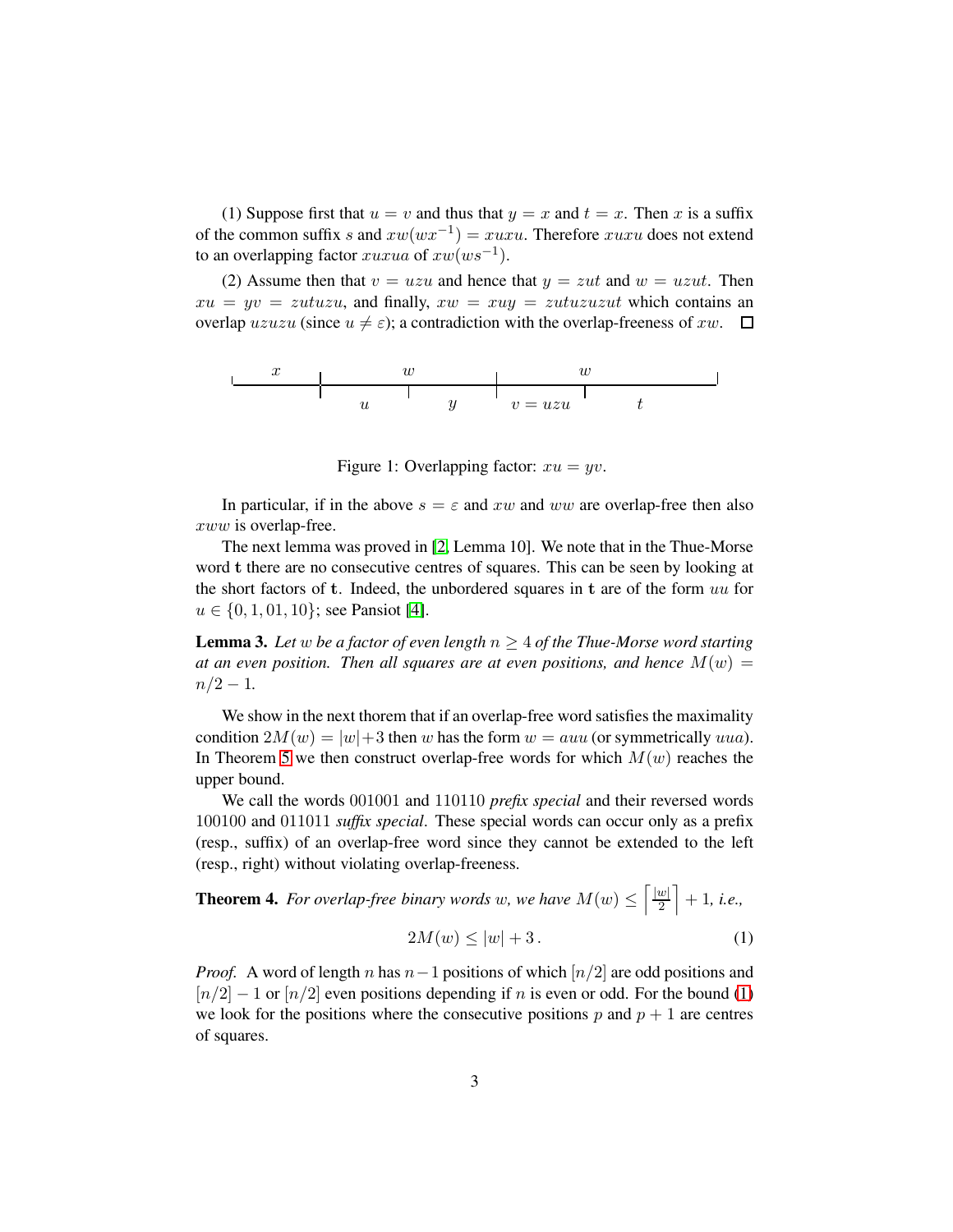Let  $|w| = n$ . If w has a special prefix 001001 or 110110 then the positions 3 and 4 are centres of squares. Similarly if  $w$  has a suffix 100100 or 011011 then the positions  $n - 4$  and  $n - 3$  are centres of squares.

Suppose then that  $5 \le p \le n-5$ , and assume that there are minimal length, and thus unbordered, squares u and v at positions p and  $p + 1$ . By appealing to symmetry, we can assume that  $|u| > |v|$ . To avoid the overlap  $ccc$  (with  $c \in \{0, 1\}$ ) that happens when  $|u| = 1 = |v|$ , necessarily  $u = au'b$  for different letters a, b. Also,  $|u| > 3$  since if  $u = ab$  then  $uu = abab$  yields that  $v = ba$  and there is an overlap ababa in w.

(A) Assume first that uu is not a prefix of  $w$ .

**Claim 1.** The square uu is a suffix of  $w$ .

Indeed,  $\beta = auu$  is a factor of w since buu would be an overlapping factor. Hence  $ab$  is a prefix of  $u$ .

If  $u = abb$  then  $\beta = aabbabb$  ends in a special word. In this case there does not exist a square at  $p + 1$ . (There is one at  $p - 1$ .) Therefore  $|u| \geq 4$ .

In order for u to avoid ab as a border, bb must be a suffix of u. Hence  $\beta =$  $a(abxabb)(abxabb)$  for some x. It follows that  $\beta$  is a suffix of w since  $\beta a$  and  $\beta b$ have overlapping factors,  $(abxabb)(abxabb)a$  and bbb, respectively. This proves Claim 1.

#### Claim 2.  $w = \beta$ .

We have  $x \neq \varepsilon$  since if  $x = \varepsilon$ , then  $\beta = aababbababb$  has an overlapping factor babab. Then x has a prefix a in order for u to avoid abb as a border. So far we have  $\beta = a(abayabb)(abayabb)$ . In particular,  $vv = baba$  is the minimal square at  $p + 1$ . Now, either  $y = \varepsilon$  or, in order to avoid the factor babab, ab is a prefix of y, i.e.,  $\beta = a(abaabzabb)(abaabzabb)$  for a word z. In both cases, the prefix is aabaab that can occur only at the beginning of w. Hence  $\beta = w$ , and therefore

$$
w = auu = a(abaabzabb)(abaabzabb).
$$

Let  $|u| = 2k$  or  $|u| = 2k + 1$ .

The positions 1 and 2 of u are not centres of squares in  $u$ , and hence, by itself, u can have at most  $k - 1$  odd or even centres of squares. However, the position 3 of w is a centre of *aabaab* and the position  $p + 1$  of w is centre of vv. Together with the centres of uu and aa, we have  $M(w) \leq 2k + 2$ , and so  $2M(w) \leq |w| + 3$ where  $|w| = 4k + 1$ .

**(B)** The case where uu is not a suffix of w is symmetric to the case (A). In this case, w has the form uua.

(C) If  $w = uu$  then w cannot have special words in the prefix or in the suffix. Hence  $M(w) \le |w|/2 + 1$ , i.e.,  $2M(w) \le |w| + 2$ .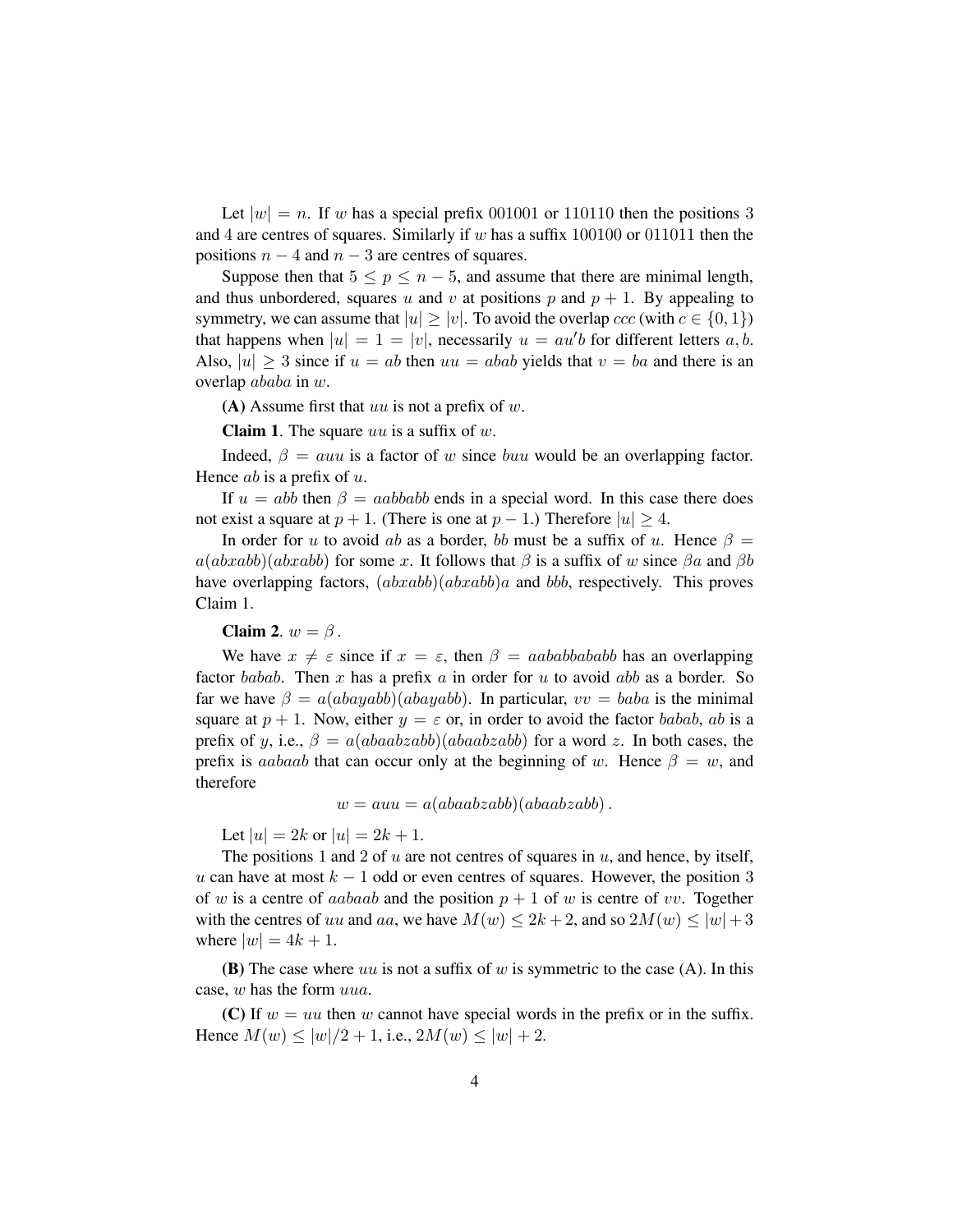Finally, suppose that w does not have centres of squares p for  $5 \le p \le |w|-5$ . Then the consecutive centres of squares are in the special words. E.g., by considering a possible factorisation  $w = (00100)11x00(11011)$  with special words at the ends, we obtain  $M(w) \le (|w| - 10)/2 + 6 = |w|/2 + 1$ , and so  $2M(w) \le$  $|w| + 2.$  $\Box$ 

By the proof of Theorem [4,](#page-2-2) the bound  $\sqrt{\frac{|w|}{2}}$  $\left[\frac{w}{2}\right] + 1$  can be obtained only by overlap-free words of odd length.

<span id="page-4-0"></span>Theorem 5. *There are infinitely many overlap-free binary words* w *such that*

$$
M(w) = \left\lceil \frac{|w|}{2} \right\rceil + 1.
$$

*Proof.* The the upper bound for  $M(w)$  is given in Lemma [4.](#page-2-2) For equality we rely on the factors of the Thue-Morse word t. Let  $\alpha_n$  denote the factor of t of length  $3.2<sup>n</sup>$  that starts at position 5, e.g.,

$$
\alpha_1 = 100110
$$
, and  $\alpha_2 = 100110010110$ .

Then  $|\mu(\alpha_n)| = 2|\alpha_n| = |\alpha_{n+1}|$ , and  $\mu(\alpha_n) = 1001 \cdot 0110 \cdot \cdot \cdot 0110 \cdot 1001$ , where  $\mu(\alpha_n)$  starts after  $\mu(0110)$  at position 9 of t. Hence  $\alpha_{n+1} = 1001 \cdot 1001 \cdots 0110$ is a conjugate of  $\mu(\alpha_n)$ . In particular, as a factor of t,  $1001\mu(\alpha_n)$  is overlap-free for all n.

We show inductively that  $\alpha_n \alpha_n$  is overlap-free for all n. To begin with  $\alpha_1 \alpha_1 =$ 100110100110 is overlap-free. For  $n \geq 1$ , we have

$$
\alpha_{n+1}\alpha_{n+1} = 1001 \,\mu(\alpha_n)(1001)^{-1}(1001)\,\mu(\alpha_n)(1001)^{-1}
$$
  
= 1001 \,\mu(\alpha\_n)\mu(\alpha\_n)(1001)^{-1}  
= 1001 \,\mu(\alpha\_n\alpha\_n)(1001)^{-1},

where 1001  $\mu(\alpha_n)$  is overlap-free and, by the induction hypothesis, so is  $\mu(\alpha_n)\mu(\alpha_n)$ since  $\mu$  preserves overlap-freeness. Lemma [2](#page-1-0) applied to 1001  $\mu(\alpha_n \alpha_n)$  gives that  $1001 \mu (\alpha_n \alpha_n) (1001)^{-1}$  is overlap-free. Therefore  $\alpha_{n+1} \alpha_{n+1}$  is overlap-free.

Denote by  $\overline{\alpha}$  the prefix of  $\alpha$  of length  $|\alpha| - 1$ , i.e., truncate the last letter of  $\alpha$ . Let

$$
w_n = 00\alpha_n \overline{\alpha}_n = 0(0\overline{\alpha}_n)(0\overline{\alpha}_n)
$$

By Lemma [2,](#page-1-0)  $0\alpha_n\overline{\alpha}_n$  is overlap-free. Also,  $00\alpha_n\overline{\alpha}_n$  has a special prefix 001001, and hence  $w_n$  is overlap-free.

By Lemma [3,](#page-2-3)  $M(\alpha_n \alpha_n) = (2|\alpha_n|/2 - 1) + 1 = |\alpha_n| - 1$  where the  $+1$ comes from the middle position. The centres of squares have even positions in